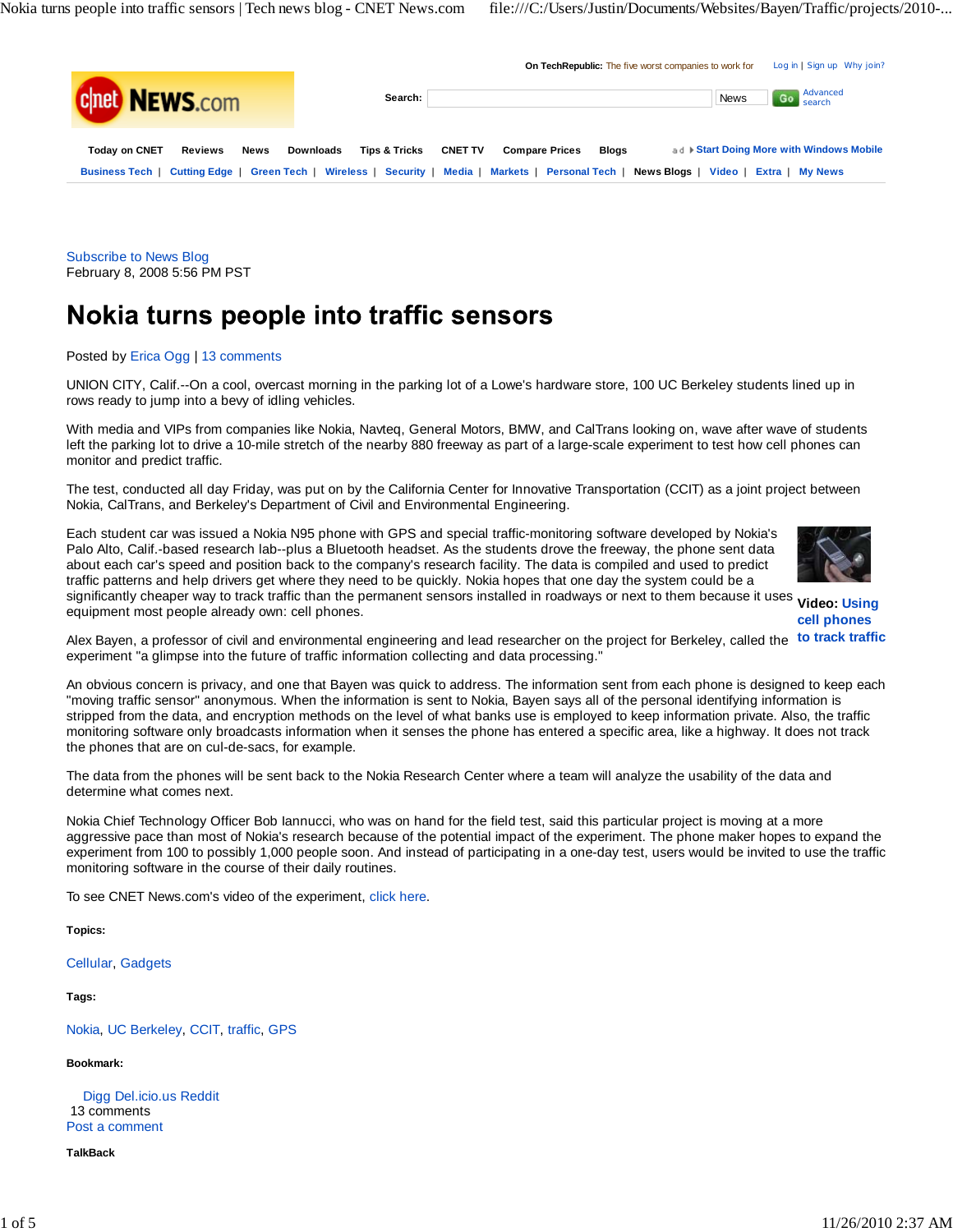## **Wiki Style Traffic Alerts**

**DoctorCox** Feb 16, 2008, 2:32 AM PST

#### **If you want privacy**

nwetterling Feb 15, 2008, 7:49 AM PST

# **Ziplane Inc. has done this stuff already**

Joe street Feb 13, 2008, 9:38 AM PST

#### **What about passengers?**

GoogleFreak Feb 10, 2008, 10:00 AM PST

#### **Invasion!**

aureolin Feb 9, 2008, 7:33 PM PST

#### **Old News**

**SixFiveO** Feb 8, 2008, 10:26 PM PST

#### **Privacy & cell phones?**

vhmp01 Feb 8, 2008, 8:56 PM PST

Read more comments >

# Recent posts from News Blog

Sun seeks a storage revolution Disney to put classic TV shows online Blu-ray is doomed End of an era? Patentability of business method patents A brief history of chip hype--and flops (part 1)

# **Sponsored Links**

**Quake Gas Shutoff Valves** \$295 installed special 510-758-3299 SF Bay & surrounding areas quakeprepare.com

**Earthquake Insurance** Now More Affordable. Compare Rates and Save. Go Now! www.alliedbrokers.com

**SeismicReports.com** Instant ASCE7 SeismicReports. Sign up NOW for up to 25 Free Reports seismicreports.com

**Pacific Rim Seismology** Earthquake info, links, & important facts you should know. pacificrimseismology.org

**Foundation Repairs** Structural Repair SF Bay Area Seismic Work- 40 Yrs of Experience www.wardconstruction.com

\* Ad Feedback

(about)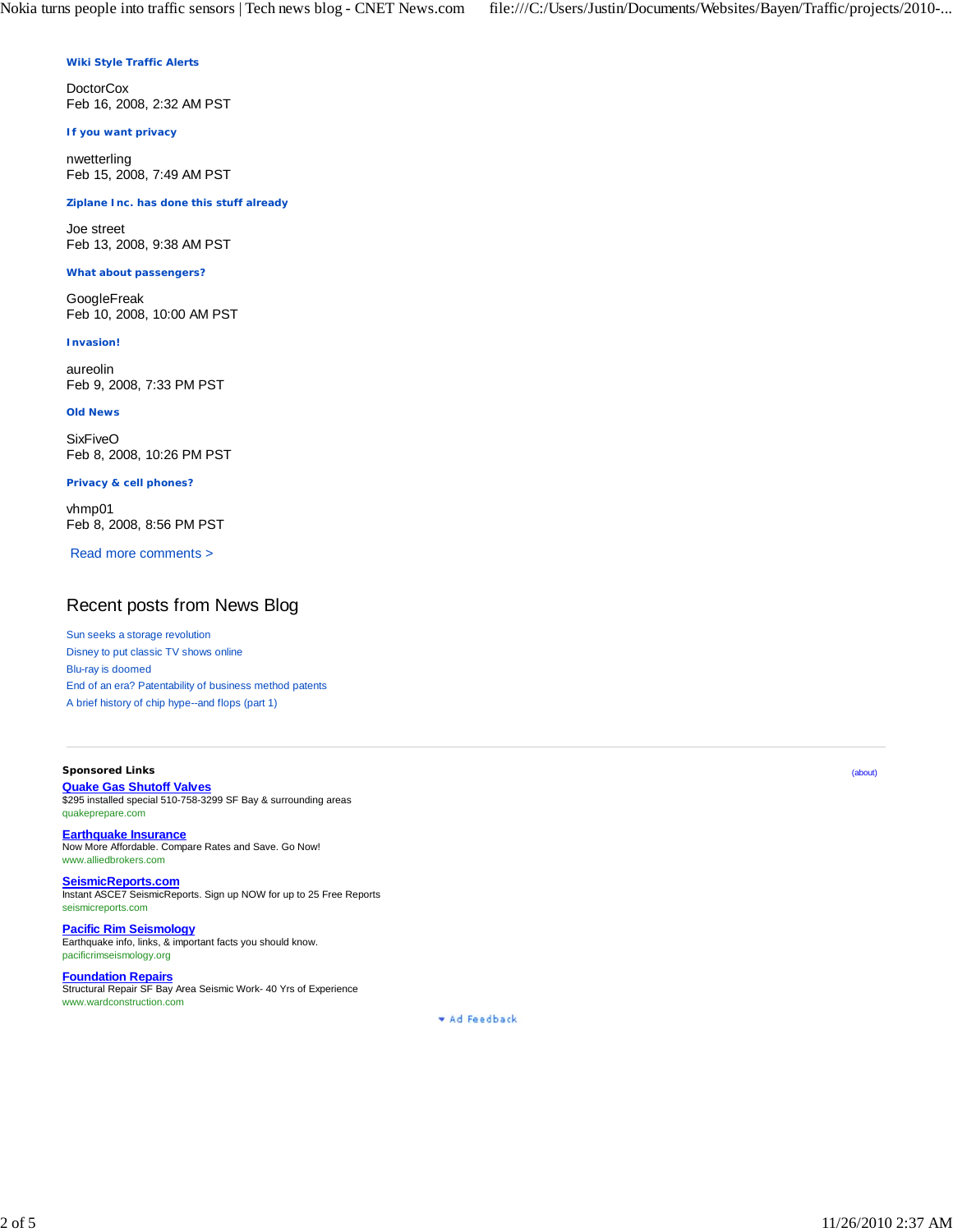

# **About News Blog**

Recent posts on technology, trends, and more.



Click this link to view this blog as XML.

# **Add this feed to your online news reader**

- Add to Google
- Add to my Yahoo
- Add to MSN
- Add to Bloglines
- Add to Newsgator

### **News Blog topics**

- Apple
- Blogma
- Broadband
- Car Tech
- Cellular
- Cisco
- Deal of the day
- Dell
- Digital Kids
- Enterprise software
- Gadgets
- Gaming
- Google
- $\bullet$  IBM
- Media
- Microsoft
- Music
- Open source
- Oracle
- PCs
- Politics
- Processors
- Science
- Search
- Security
- Sun Microsystems
- VoIP
- Web 2.0
- Windows Workplace
- Yahoo
- 

**Latest blog posts**

禐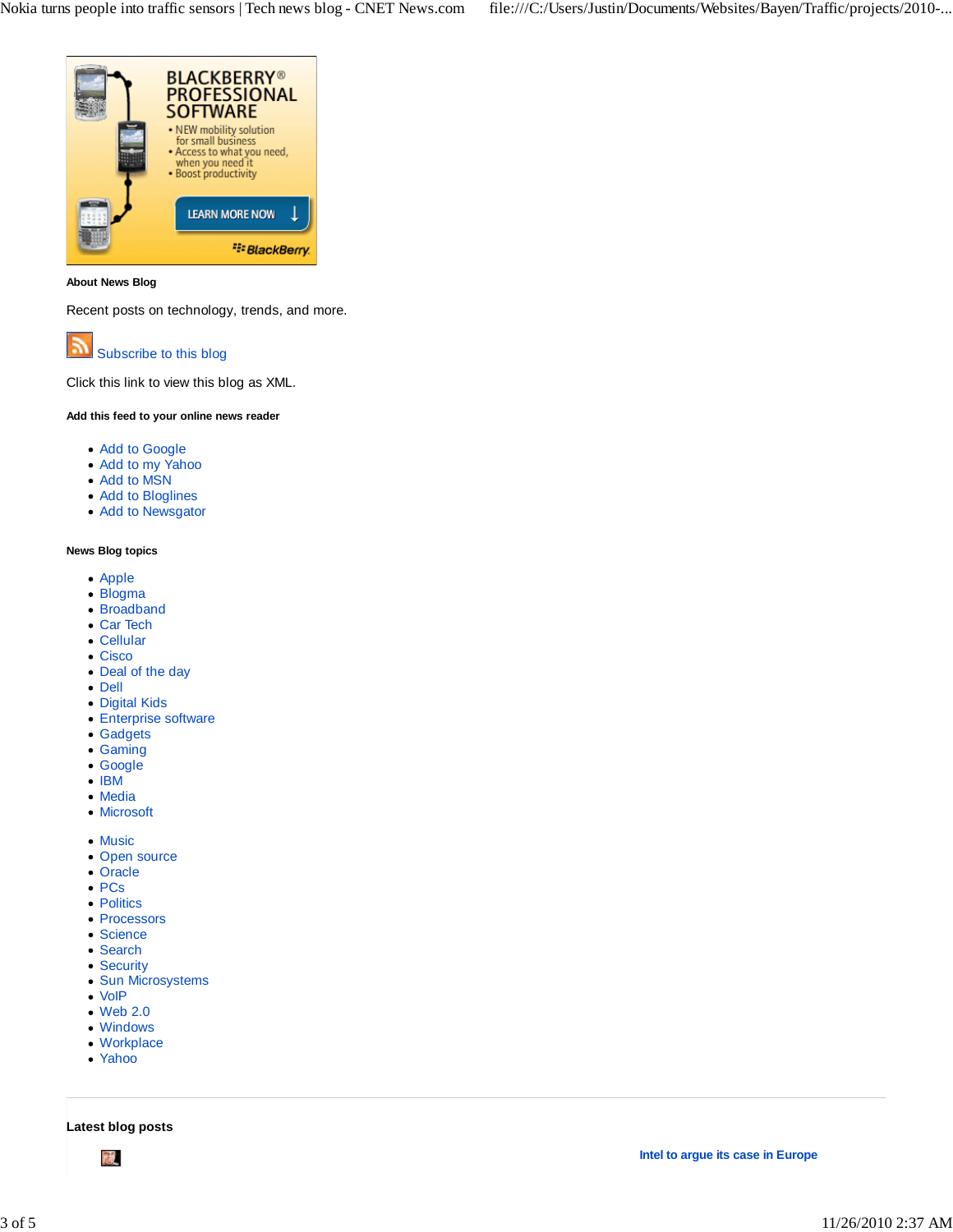

#### **Resource center** from News.com sponsors

**The future of the Enterprise** IBM



**Ad Feedback** 

Site map | Help center | Corrections | Newsletters | Send tips | News.com mobile | Content licensing | RSS feeds | XNL **Search:** News

Go